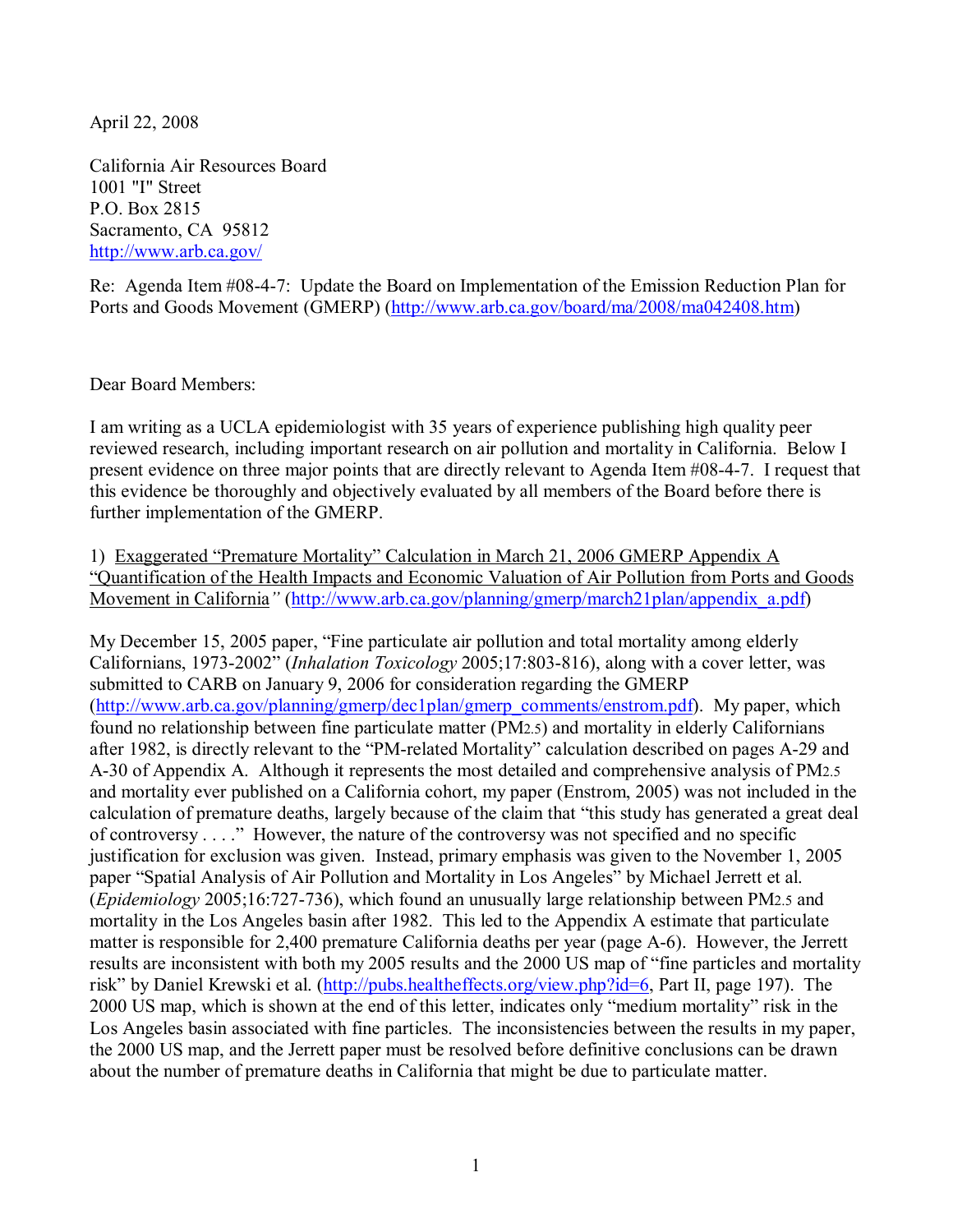To further illustrate how my results have not been given proper consideration by CARB staff or CARB, the March 23, 2006 Staff Presentation to CARB made absolutely no mention of my study (ftp://ftp.arb.ca.gov/carbis/board/books/2006/032306/06-3-1pres.pdf). In particular, slide 14 of the presentation, "Stronger Relationship Between Particulate Matter (PM) and Premature Death," cites eight major studies, including the Jerrett study, but omitted my study entirely. Then slides 15-23 described only the Jerrett study, with no mention any contrary evidence. Inclusion of all relevant evidence, particularly California-specific evidence, is critical because the estimation of premature deaths involves great uncertainty. For instance, the November 2005 GMERP Appendix A did not rely on the Jerrett study and calculated that there were only 750 premature deaths per year (see pages A-5, A-40, and A-41). The November 2005 GMERP Appendix A is no longer posted, but can be found on my website (http://www.scientificintegrityinstitute.org/GMERPAppA120205.pdf). CARB must exercise appropriate reservations regarding the Appendix A analyses, because they represent the assessment of the CARB staff and they have not been subjected to the same kind of independent critical evaluation that the peer reviewed Enstrom and Jerrett papers have received.

## 2) Controversial History Regarding Declaration of Diesel Exhaust as a Toxic Air Contaminant

After about 10 years of intense controversy, diesel exhaust was declared to be a toxic air contaminant (TAC) by the CARB Scientific Review Panel (SRP) on Toxic Air Contaminants on April 22, 1998 (http://www.arb.ca.gov/srp/mt042298.htm) . A summary of the controversy was given in the April 23, 1998 Los Angeles Times article "Diesel Exhaust Found to Pose Strong Cancer Risk; State must decide whether to declare fumes a toxic threat requiring safeguards. Business leaders attack report" (http://proquest.umi.com/pqdweb?did=28940780&sid=1&Fmt=3&clie%20ntId=1564&RQT=309&VName=PQD). Then, on August 27, 1998 the CARB declared diesel exhaust particulate matter to be a TAC. This action was taken after industry groups, including trucking and oil companies, agreed to end years of intense opposition to CARB action on diesel as long as only diesel exhaust particulate matter, not diesel exhaust as a whole, was identified as a TAC. This action was described in an August 28, 1998 Los Angeles Times article "Board Declares Diesel Soot a Cancer-Causing Pollutant" (http://proquest.umi.com/pqdweb?did=33480494&sid=1&Fmt=3&clie%20ntId=1564&RQT=309&VName=PQD).

Since 1998, diesel exhaust and diesel exhaust particulate matter levels in California and the US have declined substantially. These improved air quality trends are documented in the January 2008 book "Air Quality in America" by Joel M. Schwartz and Steven F. Hayward (http://www.aei.org/books/bookID.918/book\_detail.asp). Indeed, tremendous progress has been made in improving overall air quality during the past 50 years and that this progress must be acknowledged in current assessments by CARB. In addition, there is substantial new epidemiologic evidence relevant to the health effects of diesel exhaust that was not considered when the 1998 TAC declaration was made. For instance, the 2007 paper on mortality in the unionized U.S. trucking industry by Francine Laden et al. (*Environ Health Perspect* 2007;115:1192-1196), found that 36,000 diesel truck drivers had death rates from all causes and all cancer that were substantially below the rates among US males, as might be expected in a working population, likely due to the "healthy worker effect." Furthermore, unlike some earlier evidence, the lung cancer death rate was not elevated among these truckers (http://www.pubmedcentral.nih.gov/picrender.fcgi?artid=1940099&blobtype=pdf). This new evidence must be fully evaluated and included in the assessment of the current health effects of diesel exhaust.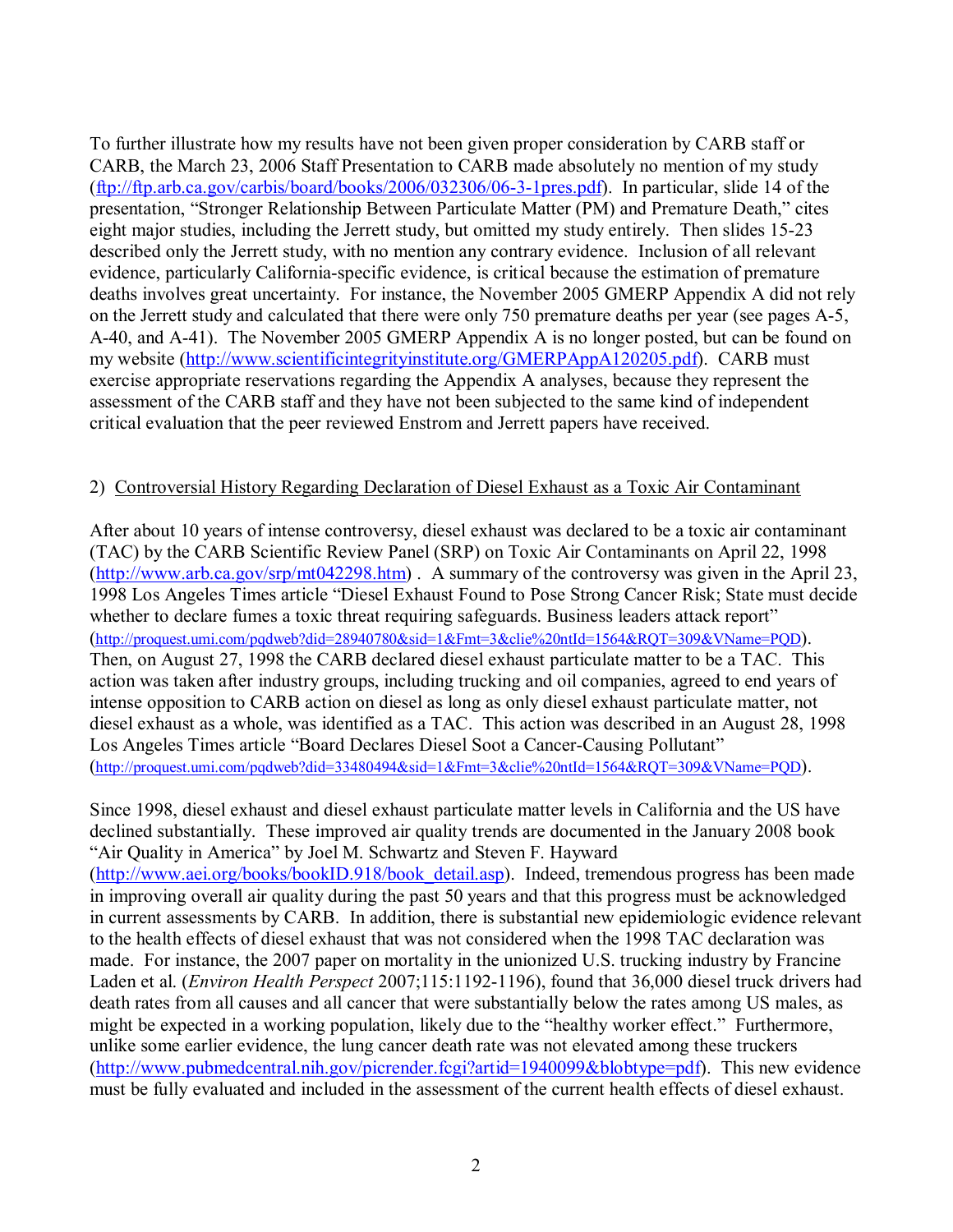3) The California Health and Safety Code and Appointments to the Scientific Review Panel (http://caselaw.lp.findlaw.com/cacodes/hsc/39670-39671.html)

California Health and Safety Code (CHSC) Sections 39670-39671 define the CARB Scientific Review Panel on Toxic Air Contaminants and the specific way in which the nine members of the panel are to be appointed (http://caselaw.lp.findlaw.com/cacodes/hsc/39670-39671.html). In particular, each panel member is appointed "for a term of three years" and "the terms of three members expire each year." However, although I have been receiving CARB listserv messages continuously since 2005, I have never seen any announcement requesting nominations or applications for new panel members. Indeed, based on a comparison of the April 22, 1998 SRP transcript (http://www.arb.ca.gov/srp/mt042298.htm) with the CARB list of current SRP members (http://www.arb.ca.gov/srp/public.htm), five SRP members have served for at least ten years. I believe that the intent of the CHSC is timely turnover on the SRP, not repeated reappointment of the same panel members.

On June 13, 2005 I submitted eight pages of detailed evidence to CARB questioning the fitness and objectivity of a particular SRP member who has made unwarranted and unprofessional attacks on me and my epidemiologic research since 2003. According to CARB policy, my submission was supposed to have been shown to all SRP members well before they took an important vote on June 24, 2005. However, based on the June 24, 2005 SRP transcript, my "communication" was not distributed to all SRP members until after the vote was taken (http://www.arb.ca.gov/srp/srp0624.pdf). Instead of having the SRP members decide, CARB legal staff somehow decided that the panel member in question could "fairly and objectively" participate in the panel deliberations. My "communication" was not included as part of the SRP transcript and has never been posted as a public comment.

Furthermore, this panel member was recently reappointed to another three-year term, in spite of my detailed evidence questioning his fitness and in spite of the fact that he has served on the SRP since 1986. Lack of turnover, as clearly specified in the CHSC, has denied many other qualified California scientists an opportunity to be on the SRP and to provide new perspective and expertise on the important issues related to TAC assessment. I request that CARB now post my June 13, 2005 "communication" among the public comments. If necessary, I can resubmit my "communication."

## Conclusions and Requests to CARB

As a California epidemiologist who has spend the past 35 years conducting research on risk factors related to the health of Californians, I believe that the mortality effects of diesel exhaust on the general public have been exaggerated by the April 22, 1998 SRP decision and by the March 21, 2006 GMERP Appendix A. Furthermore, I believe that the GMERP is having an adverse impact on the California economy, is driving essential business out of California, and is generating unwarranted lawsuits. To illustrate impacts of the GMERP, read about recent efforts to establish a new port in Baja California because of the environmental regulations and constraints on development associated with the existing ports in Southern California (http://articles.latimes.com/2008/03/25/news/fi-mexport25) and recent threats by environmental activists to sue the Port of Long Beach over diesel emissions (http://www.latimes.com/news/science/environment/la-me-port7feb07,0,3674984.story). In response to my concerns, CARB should promptly post announcements soliciting new candidates for the three SRP positions that expire at the end of 2008. Furthermore, CARB should undertake fully updated